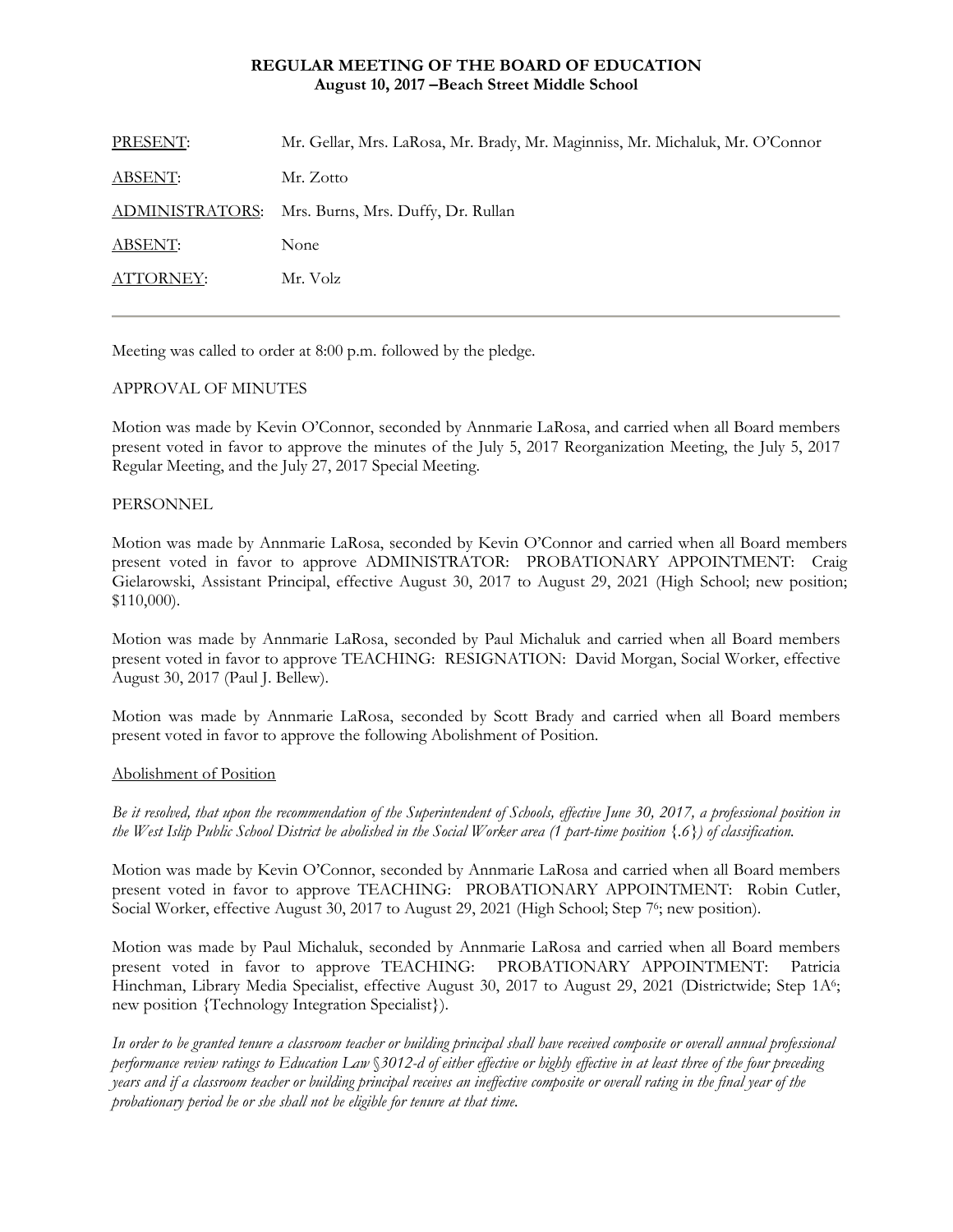Motion was made by Scott Brady, seconded by Kevin O'Connor and carried when all Board members present voted in favor to approve TEACHING: CHILD-BEARING LEAVE (paid): Kristine Ryan, Special Education, effective August 30, 2017 (High School).

Motion was made by Scott Brady, seconded by Ron Maginniss and carried when all Board members present voted in favor to approve TEACHING: CHILD-BEARING LEAVE (paid): Maureen Umstatter-Sanchez, Special Education, effective August 30, 2017 (Bayview).

Motion was made by Scott Brady, seconded by Ron Maginniss and carried when all Board members present voted in favor to approve TEACHING: LEAVE OF ABSENCE (unpaid) (Pursuant to the Family Medical Leave Act of 1993-12-week continuous medical coverage): Lindsay Simonton, Special Education, effective September 5, 2017 – September 29, 2017 (Manetuck).

Motion was made by Kevin O'Connor, seconded by Annmarie LaRosa and carried when all Board members present voted in favor to approve TEACHING: REGULAR SUBSTITUTE: John Guerriero, Psychologist, effective August 30, 2017 to June 30, 2018 (High School; Step 1A<sup>4</sup>; replacing Robert Matuozzi {LoA}).

Motion was made by Ron Maginniss, seconded by Annmarie LaRosa and carried when all Board members present voted in favor to approve TEACHING ASSISTANTS: RECALL OF EXCESSED TEACHING ASSISTANT: Donna Cummings, effective August 30, 2017 (TBD; Step 8; replacing Joann Niesen{resigned}).

Motion was made by Ron Maginniss, seconded by Scott Brady and carried when all Board members present voted in favor to approve CIVIL SERVICE:TERMINATION: Jeanne Bird, Senior Clerk Typist, effective June 29, 2017 (District Office).

Motion was made by Kevin O'Connor, seconded by Annmarie LaRosa and carried when all Board members present voted in favor to approve CIVIL SERVICE:RESIGNATION: Gale Bohnaker, Cafeteria, effective August 3, 2017 (Udall).

Motion was made by Ron Maginniss, seconded by Scott Brady and carried when all Board members present voted in favor to approve CIVIL SERVICE:RESIGNATION: Georgianna Ruotolo, Cafeteria Aide, effective August 1, 2107 (Manetuck).

Motion was made by Ron Maginniss, seconded by Annmarie LaRosa and carried when all Board members present voted in favor to approve CIVIL SERVICE:PROBATIONARY APPOINTMENT: John Kirchoff, Custodial Worker I, effective August 21, 2017 (Westbrook; Step 1; new position).

Motion was made by Annmarie LaRosa, seconded by Scott Brady and carried when all Board members present voted in favor to approve CIVIL SERVICE:PROBATIONARY APPOINTMENT: Tammy Ann Kossmann, Part Time Food Service Worker, effective August 24, 2017 (Udall; new hire rate; replacing T. Insalaco {retired}).

Motion was made by Kevin O'Connor, seconded by Annmarie LaRosa and carried when all Board members present voted in favor to approve CIVIL SERVICE:SUBSTITUTE PARAPROFESSIONAL (\$11.50 hour): Gale Bohnaker, effective September 5, 2017.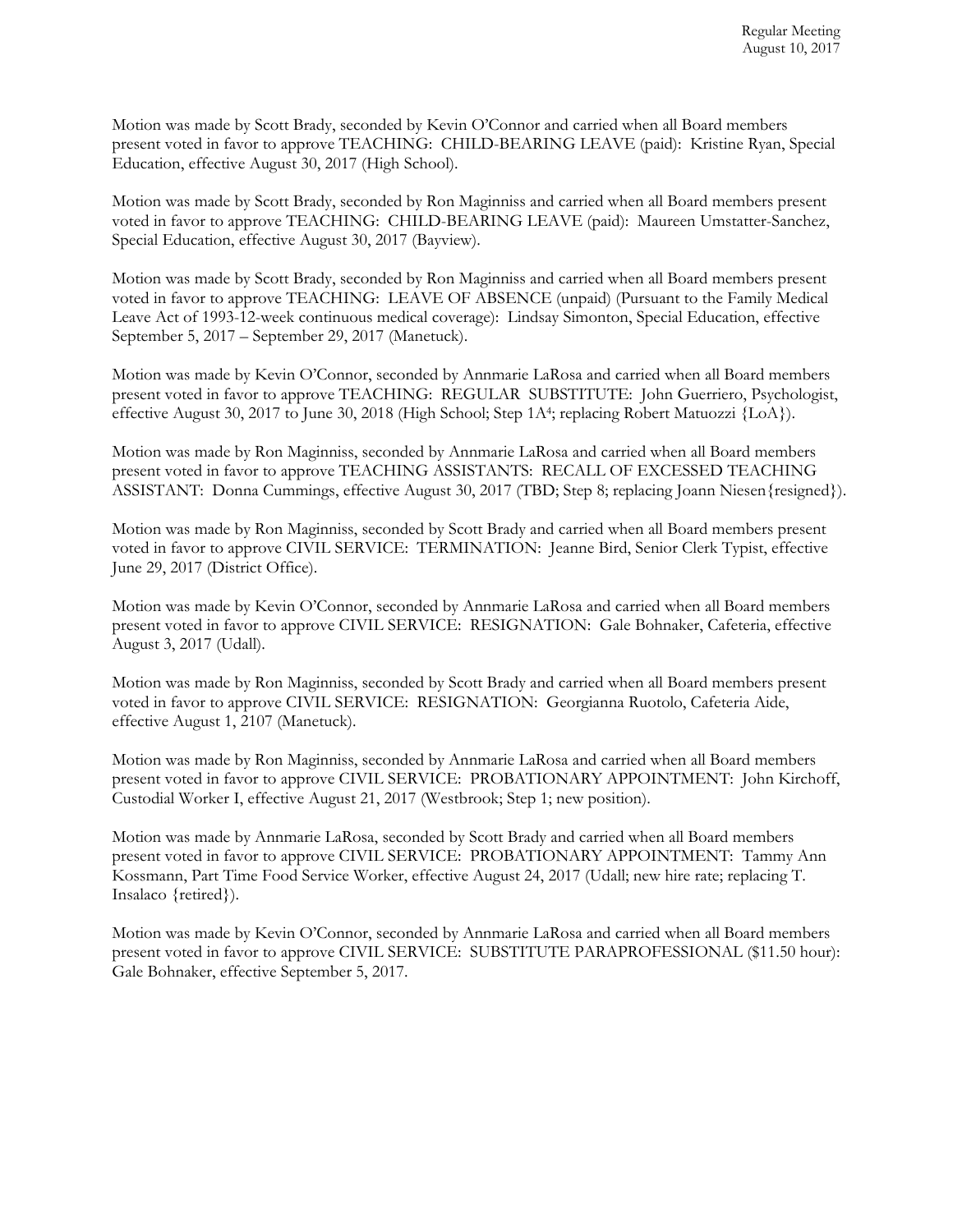Motion was made by Paul Michaluk, seconded by Ron Maginniss and carried when all Board members present voted in favor to approve OTHER: ALTERNATIVE SCHOOL INSTRUCTORS 2017-2018:

Brian Cameron, Physical Education .5 section/full year Aron Chizik, Social Studies 1 section/full year Nicole Cifelli, Public Speaking 1 section/full year Brian Daniels, Science 1 section/full year Amanda Eichen, Counselor 1 section/full year James Grover, Mathematics 2 sections/full year Michael Hazelton, Social Studies 1 section/full year Richard Ippoliti, English 2 sections/full year Edward Jablonski, Social Studies 1 section/full year Wendy Loddigs, Counselor 1 section/full year Dennis Montalto, Special Education 1 section/full year Joseph Nicolosi, Physical Education .5 section/full year Eric Rao, Social Studies 1 section/full year Teresa Stecker, Psychologist 2 sections/full year Ashley Szoyka, Science 1 section/full year Anthony Yuli, Health 1 section/full year

Motion was made by Ron Maginniss, seconded by Paul Michaluk and carried when all Board members present voted in favor to approve OTHER: AUDITORIUM TECHNICIANS 2017-2018 (School Functions - \$85 per event; Rental Functions - \$60 per hour): Bruce Bockstruck; Jesse Fawess; Frank Franzone; David Kaufman; James Krais; Arthur Machowicz; Joseph Senatore, Melissa Senatore; John Simeone.

Motion was made by Scott Brady, seconded by Annmarie LaRosa and carried when all Board members present voted in favor to approve OTHER: CONCERT HALL MANAGERS 2017-2018: James Krais, High School (\$3,525 stipend); Arthur Machowicz, Beach Street Middle School (\$810 stipend).

Motion was made by Ron Maginniss, seconded by Annmarie LaRosa and carried when all Board members present voted in favor to approve OTHER: PREFERRED SUBSTITUTE: Krystal Fleischman, effective August 30, 2017 (High School; \$161.89/day; replacing Giavanna Donarumia {regular substitute}).

Motion was made by Scott Brady, seconded by Ron Maginniss and carried when all Board members present voted in favor to approve OTHER: CURRICULUM WRITING SUMMER 2017: Advanced Computer Essentials: Dawn Morgan, Kerrin West-Shrank; Grade 3: Jodie Abelson, Marissa Anselmo, Maureen Murphy; Grade 6: Jesse Fawess, Amy Wheeler; *JAVA*: Kelly Weisenseel; *PreCalculus H: Danielle Davis.* 

Motion was made by Kevin O'Connor, seconded by Paul Michaluk and carried when all Board members present voted in favor to approve OTHER: MIDDLE SCHOOL SUMMER ACADEMY PROGRAM 2017: Kristen Amoia, Erin Meade, Christopher Salerno.

Motion was made by Annmarie LaRosa, seconded by Paul Michaluk and carried when all Board members present voted in favor to approve OTHER: REGENTS REVIEW SUMMER 2017: Algebra II: Kelly Weisenseel.

Motion was made by Paul Michaluk, seconded by Scott Brady and carried when all Board members present voted in favor to approve OTHER: SUMMER SCHOOL 2017: Social Studies: David Moglia, Substitute Teacher.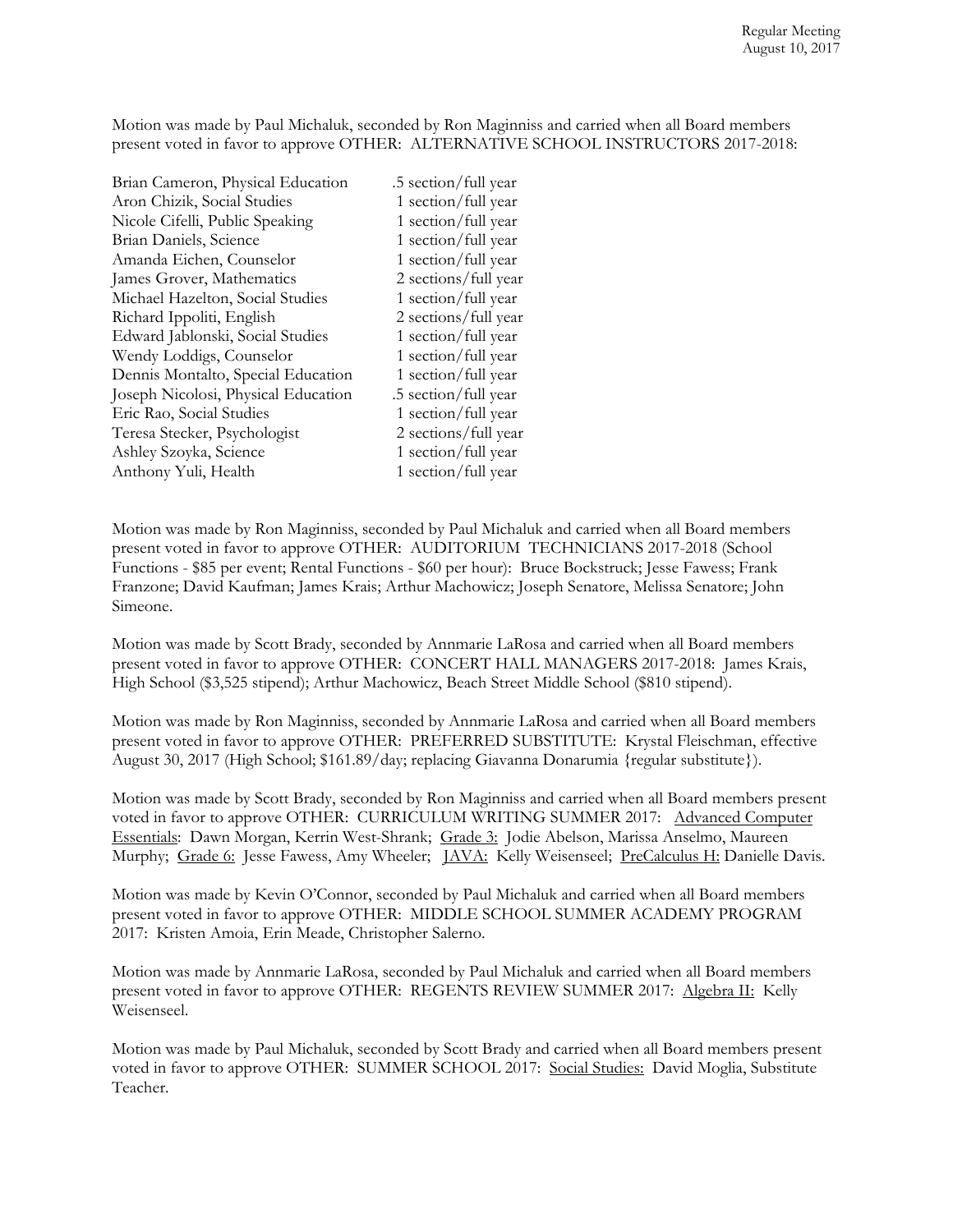#### CURRICULUM UPDATE

Dr. Rullan informed the audience that 72 elementary students participated in the Summer Investigations Program, middle school students attended a Summer Academy concentrating on math and literacy skills, and Regents Review courses for Earth Science, Living Environment, Chemistry and Algebra 2 will take place prior to Regents exams. Thirty-six high school students attended Summer School and 27 of those students for credit passed the course (five students withdrew and four did not meet attendance requirements).

Over the summer, curriculum was written for Science K-6, Intro to Science Research, IB Chemistry SL, Intro to Sports, JAVA, Advanced Computer Essentials, Music K-12, ASL 4, and the Adelphi ASL course curriculum was revised.

Dr. Rullan advised the audience that UPS, the College Board's mechanism for delivery of Advanced Placement exams, lost a box containing the AP Statistics, AP Calculus BC and AP English Language and Composition exams. The College Board will be notifying parents shortly. Mrs. Burns thanked Dr. Rullan and Mr. Gilmartin for keeping her apprised of the situation throughout the summer and for working relentlessly trying to track the lost exams and for advocating for our students.

## REPORT OF COMMITTEES:

Finance Committee: Ron Maginniss reported on the meeting held on  $8/10/17$ . Items reviewed included the May treasurer's report; May payroll summary; May financial statements; claims audit report and June and July system manager audit report. Also reviewed were warrants, payroll certification forms, surplus of high school and Elementary Science textbooks and materials, High School calculators, Beach Street World Language and English language arts textbooks and a Transportation Department GMC Van. Other items reviewed included several donations, 2017-2018 contracts and Tax Levy and Income Eligibility Guidelines for Free and Reduced lunch resolutions for the 2017-2018 school year. A discussion also took place regarding the Tax Anticipation Note borrowing of \$20,000,000 at 1.0819% and Bond Anticipation Note borrowing of \$13,000,000 at 1.113%.

Policy Committee: Annmarie LaRosa informed the audience that a Second Reading took place on Policy No. 7110 - Attendance. The policy has been revised; students missing school due to an unexcused absence will receive a grade penalty for classroom work, quizzes and/or tests that are made up instead of no credit for such work.

Motion was made by Scott Brady, seconded by Kevin O'Connor and carried when all Board members present voted in favor to approve Policy No. 7110 - Attendance.

#### FINANCIAL MATTERS

The treasurer's report for May was presented. Beginning balance as of 4/30/17: \$44,371,436.71; ending balance as of 5/31/17: \$68,178,300.51.

Motion was made by Scott Brady, seconded by Ron Maginniss, and carried when all Board members present voted in favor to approve 2016-2017 budget transfers 3394-3413.

Motion was made by Scott Brady, seconded by Annmarie LaRosa, and carried when all Board members present voted in favor to approve the following donations: Box Tops for Education/Beach - \$501.30; Ahold Financial Services/Beach - \$1,872.45; Ahold Financial Services/Bayview - \$1,358.15; Ahold Financial Services/Manetuck - \$968.75.

Motion was made by Paul Michaluk, seconded by Annmarie LaRosa, and carried when all Board members present voted in favor to approve the following 2017-2018 Contracts: Capital Markets Advisors, LLC; DaVinci Education & Research, LLC; Deer Park School District; Developmental Disability Institute; DGC Systems, Inc.; Laura Anne Hershberger, M.D.; Little Angels Center, Inc.; Long Island Developmental Consulting, Inc. (LIDC); Long Island Select Healthcare; BOCES Multi-Year Service Agreement for Fiber WAN.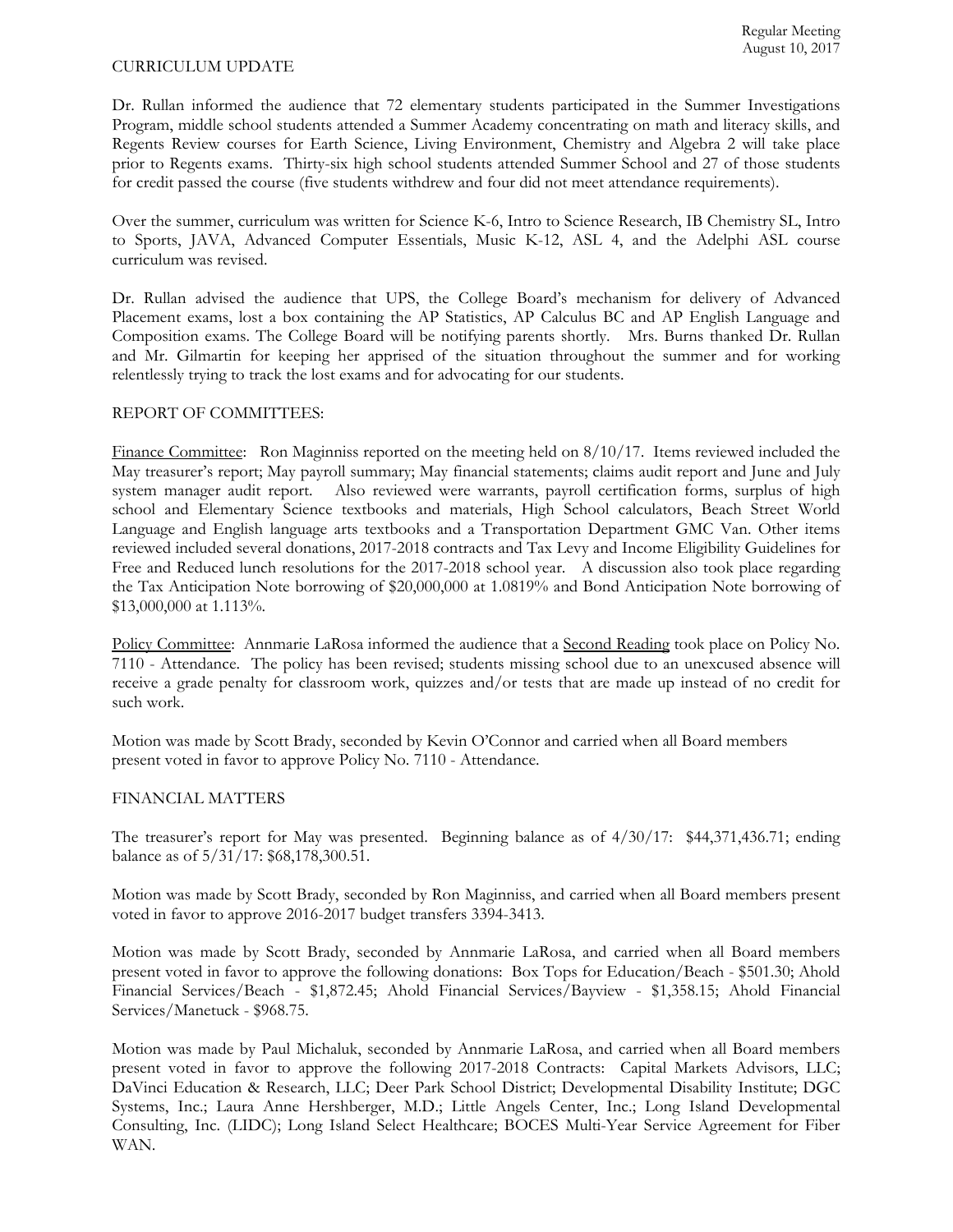Motion was made by Scott Brady, seconded by Ron Maginniss, and carried when all Board members present voted in favor to approve the following surplus items: Science textbooks and materials  $\sim$  West Islip High School and Bayview; Calculators  $\sim$  West Islip High School; World Language textbooks  $\sim$  Beach; English Language Arts textbooks  $\sim$  Beach; GMC Van 2001 #63  $\sim$  Transportation.

Motion was made by Scott Brady, seconded by Ron Maginniss, and carried when all Board members present voted in favor to approve resolution: 2017-2018 Tax Levy.

Motion was made by Kevin O'Connor, seconded by Ron Maginniss, and carried when all Board members present voted in favor to approve resolution: 2017-2018 Income Eligibility Guidelines for Free and Reduced Price Meals or Free Milk.

## PRESIDENT'S REPORT

Mr. Gellar informed the audience that a public meeting took place on August 9, 2017 at the West Islip Library regarding a remedy proposed by the New York State Department of Environmental Conservation related to the DZUS Fastener Co., Inc. site located at 425 Union Blvd., West Islip. Mr. Gellar, Mrs. Burns, Ron Maginniss and elected officials attended this meeting. As part of the proposed remediation plan, the DEC will remove contaminated soil and sediment samples and replace them with clean fill. Members of the public may offer their opinions on the proposed plan until August 21, 2017. There is a link on the district website with additional information.

#### SUPERINTENDENT'S REPORT:

Mrs. Burns informed the audience that the Buildings and Grounds meeting will take place on August 22, 2017, at which time a construction update will be offered. Mrs. Burns has toured the construction projects throughout the district and reported that roof work at the high school is progressing, the high school pool liner has been replaced, Bayview's gym floor has been replaced, the weight room has been reset at the high school, the P.J. Bellew cafeteria ceiling and lights are being replaced, P.J. Bellew's gymnasium floor is being installed and the auditorium work is progressing nicely.

Mrs. Burns advised that the district's servers will undergo scheduled maintenance from Friday, August 11, 2017 at 3:00 p.m. until Monday, August 14, 2017 at 7:00 a.m. The website, e-mail and links to staff resources, including Infinite Campus, will be unavailable at this time. An e-mail regarding this work has been sent out through School Messenger, into which a link has been embedded to access school supply lists.

## NOTICES/REMINDERS:

First day of school or teachers  $\sim$  Wednesday, August 30, 2017 First day of school for students  $\sim$  Tuesday, September 5, 2017

The following residents(s) wished to speak during an "Invitation to the Public":

Mrs. Catherine Artusa, 574 Peter Paul Drive, West Islip – Mrs. Artusa had concerns regarding the attendance policy and the inconsistent implementation by the teaching staff. Dr. Rullan advised that teachers will receive information on the first day of school that should clarify any misunderstandings. Mrs. Artusa expressed concerns about the impact of the attendance policy on athletic activities, and especially those that require a student's presence over district recesses. Mrs. LaRosa explained that coaches make the requirements for participation clear when students choose to participate on an athletics team.

Mrs. Artusa asked about pest control at the high school. Mrs. Burns explained that a regular treatment schedule is followed.

Mrs. Artusa asked when student schedules would be available; Dr. Rullan responded that schedules will be available for elementary schools on August 21, middle schools on August 22 and for the high school on August 28. Building principals will be mailing information about accessing schedules on the parent portal.